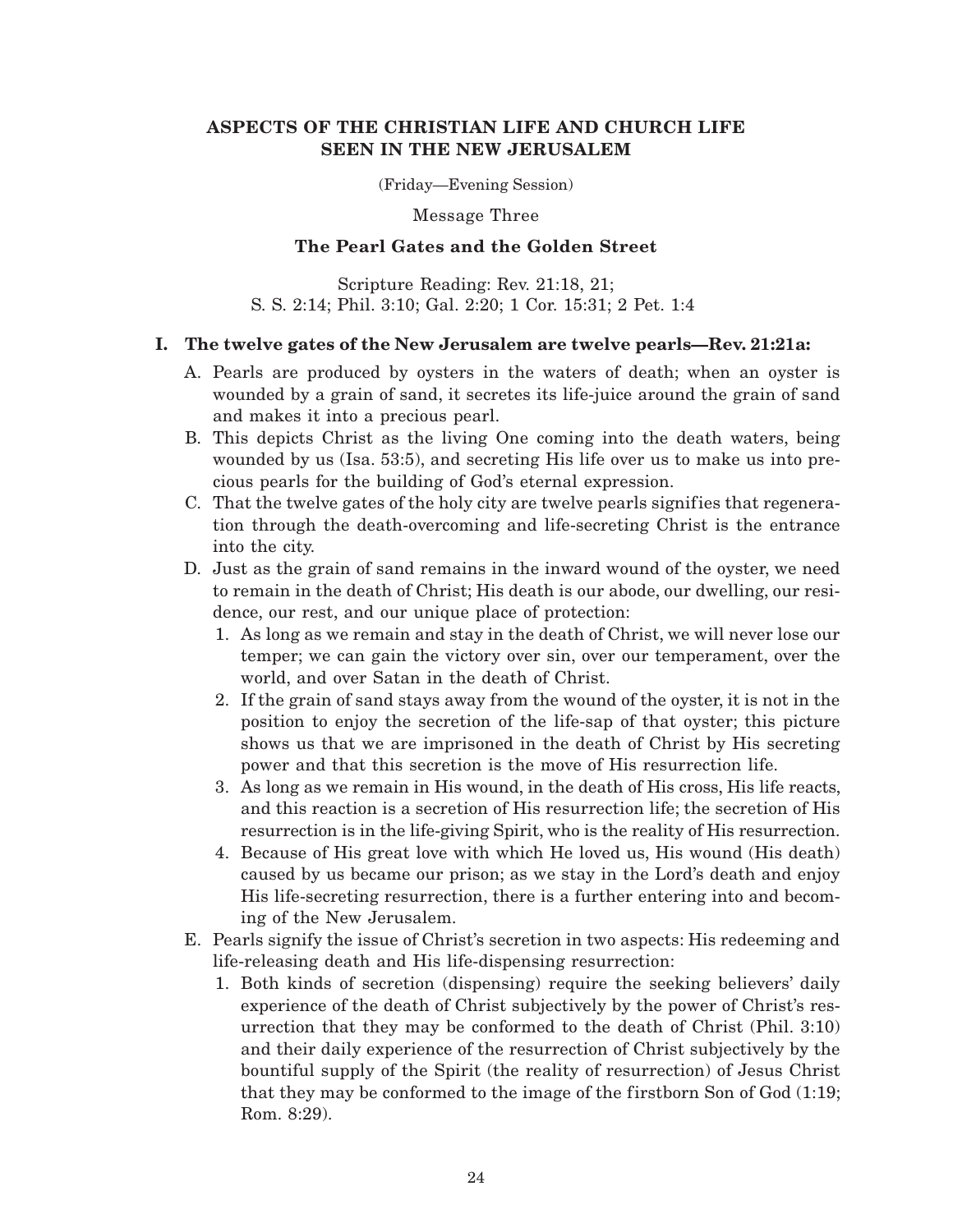- 2. We can experience His death only by the power of the resurrection of Christ; by the power of the resurrection of Christ, we have the ability and the power to keep our pitiful self on the cross.
- 3. Christ's death can be experienced only through Christ's resurrection, and Christ's resurrection can be real to us only by the bountiful supply of the Spirit of Jesus Christ—Phil. 1:19-21a.
- 4. It is only through prayer that we can remain on the cross by touching Christ in our spirit continually as the life-giving Spirit, the Spirit who is the reality of His resurrection—1 Thes. 5:17.
- F. Song of Songs depicts that Christ wants His seeker to remain in the cross, to remain in His death, to remain in a crucified condition continually—2:14; Gal. 2:20; 1 Cor. 15:31; 2 Cor. 4:10-11:
	- 1. To remain in the death of the cross is a difficult matter, like entering into the clefts of the rock and the covert of the precipice high in the mountains by a rugged road—S. S. 2:14.
	- 2. In order to empower and encourage His lover to rise up and come away from her low situation in her introspection of the self, Christ empowers her by showing her the power of His resurrection, and He encourages her by the flourishing riches of His resurrection—vv. 8-13.
	- 3. It is by the power of Christ's resurrection, not by our natural life, that we, the lovers of Christ, determine to take the cross by denying our self—Matt. 16:24.
	- 4. It is also by the power of Christ's resurrection that we are enabled to be conformed to His death by being one with His cross—Phil. 3:10.
	- 5. The reality of resurrection is the pneumatic Christ (John 11:25; 20:22), who as the consummated Spirit indwells and is mingled with our regenerated spirit (1 Cor. 6:17); it is in such a mingled spirit that we participate in and experience the resurrection of Christ, which enables us to be one with the cross in order to be delivered from the self and transformed into a new man in God's new creation for the fulfillment of God's economy in the building up of the organic Body of Christ.

# **II. The street of the holy city, like the city itself, is pure gold, which symbolizes the divine nature—Rev. 21:18, 21; 2 Pet. 1:4:**

- A. Since gold signifies the divine nature of God, the city's being of pure gold signifies that the New Jerusalem is altogether of God's divine nature and takes God's divine nature as its element—Rev. 21:18b.
- B. That the river of water of life proceeds "in the middle of its street," which is of pure gold, signifies that the divine life flows in the divine nature as the unique way for the daily life of God's redeemed people—22:1; 21:21b:
	- 1. Where the divine life flows, there the divine nature is as the holy way by which God's people walk; and where the holy way of the divine nature is, there the divine life is flowing.
	- 2. The divine life and the divine nature as the holy way always go together; thus, God's river of water of life is available along this divine way, and we enjoy the river by walking in this way of life.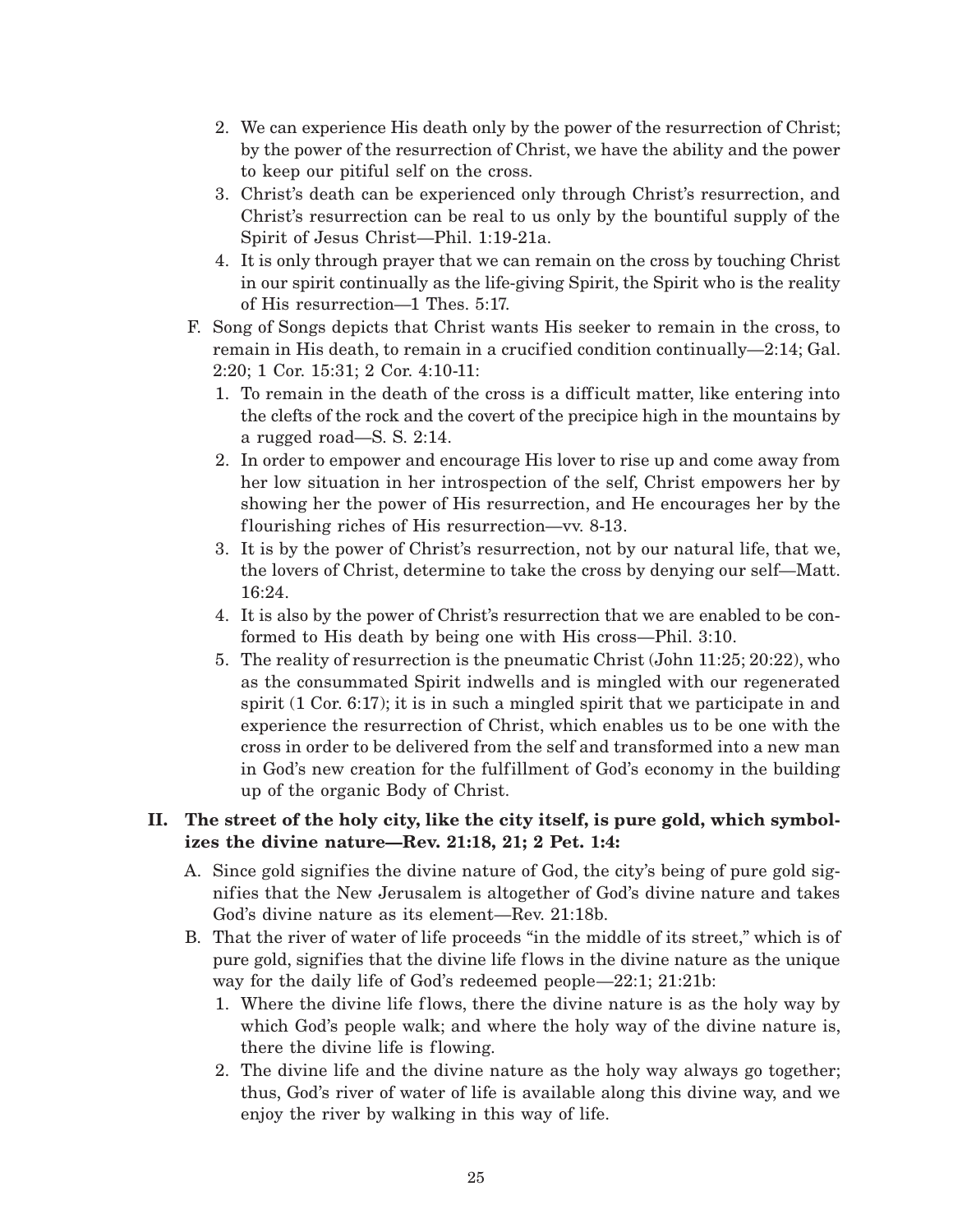- C. The divine nature is what God is: God is Spirit (John 4:24), God is love (1 John 4:8, 16), and God is light (1:5); Spirit denotes the nature of God's person, love denotes the nature of God's essence, and light denotes the nature of God's expression:
	- 1. When we partake of the divine nature (2 Pet. 1:4), we enjoy God as the Spirit, as love, and as light.
	- 2. If we spend an adequate amount of time with the Lord in the morning, we will have the sensation that we are enjoying the Lord as the Spirit, and we will become a person of love; furthermore, whatever we say will be light, and whatever we do will be transparent as crystal.
- D. The divine life and the divine nature are inseparable; the divine nature is the substance of the divine life and is within the divine life—1 John 1:1-2; 5:11-13.
- E. As the children of God, we are God-men, born of God, possessing the life and nature of God, and belonging to the species of God—3:1; John 1:12-13.
- F. A partaker of the divine nature is one who enjoys the divine nature and participates in the divine nature:
	- 1. To partake of the divine nature is to enjoy what God is; to be a partaker of the divine nature is to be a partaker of the riches, the elements, and the constituents of God's being.
	- 2. If we would be partakers of the divine nature, we need to live by the divine life within which is the divine nature—v. 4; 10:10; 11:25; 6:57b.
- G. We enjoy the divine nature through God's precious and exceedingly great promises, such as in Matthew 28:20; John 6:57; 7:38-39; 10:28-29; 14:19-20, 23; 15:5; 16:13-15; 2 Corinthians 12:9; and Ephesians 3:20.
- H. Being a partaker of the divine nature has a condition—that we escape the corruption which is in the world by lust; we need to live in the cycle of escaping and partaking and of partaking and escaping—2 Pet. 1:4.
- I. If we enjoy God and partake of the riches of His being, we will be constituted with the divine nature, becoming the same as God in life and nature but not in the Godhead and expressing Him in all that we are and do—v. 3.
- J. As we partake of the divine nature, enjoying all that God is, the riches of the divine nature will be fully developed so that we may have a rich entrance into the kingdom of God—vv. 5-11.

## **Excerpts from the Ministry:**

### **ITS GATES BEING PEARLS**

Now we come to the second application of the New Jerusalem, which is altogether related to the gates. Its gates are pearls (Rev. 21:21a). As we have seen, the entire New Jerusalem is a great sign. Its twelve gates are twelve big pearls. It is impossible for natural pearls to be so big that they can be the gates of the city. The pearl in the city is not a natural pearl but is used by God as a sign.

## **The Issue of a Twofold Secretion**

When an oyster is wounded by a grain of sand, it secretes its life-juice around the grain of sand and makes it into a precious pearl. Pearls signify the issue of Christ's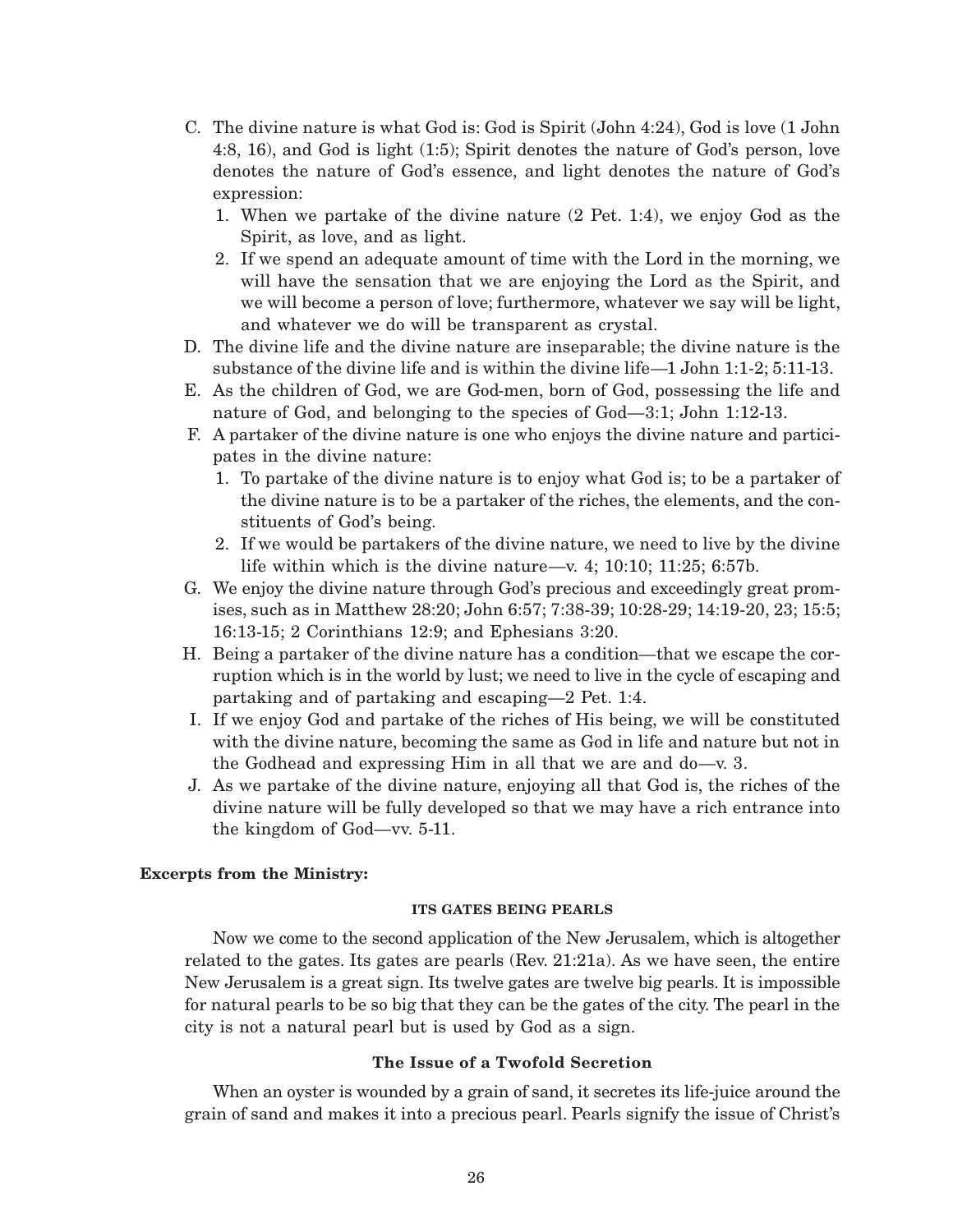secretion in two aspects: His redeeming and life-releasing death and His lifedispensing resurrection. Without God's revelation we can never realize that the death of Christ secretes, dispenses, to produce the gates of the city. The twelve gates are the issue of Christ's secretion also in His life-dispensing resurrection. He resurrected to be the life-giving Spirit to dispense the divine life into the believers (1 Cor. 15:45b). This is a kind of secretion issuing in a big pearl to be the gates of the city. Both Christ's death and resurrection have an issue, a secretion.

## **Requiring the Seeking Believers' Daily Experience of the Death and Resurrection of Christ**

Both kinds of secretion (dispensing) require the seeking believers' daily experience of the death of Christ subjectively by the power of Christ's resurrection that they may be conformed to the death of Christ (Phil. 3:10). We have to put not just Christ's death itself but the secretion of His death into our daily experience subjectively. We may know that we have been crucified with Christ, but we need to experience this. When a couple is quarreling, is that the talk of ones who are being crucified? When a brother talks to his wife, he has to consider that he is a crucified person.

Stanza 2 of hymn #938 (*Hymns*), a short song for baptism, says, "No longer I! No longer I! / Christ in me I'll testify!" In our baptism we declared that we were finished. It is no more I, but Christ who lives in me (Gal. 2:20). In our subjective experience, we should be on the cross. We may know this teaching, but in our daily experience we are short. In our daily life, we do not practice being crucified with Christ.

A number of times when I was irritated at my wife, I tried to argue with her. But when the word of my argument came to the tip of my tongue, I was reminded— "Is this being crucified on the cross?" Right away I stopped. I went to my study room and prayed, "Lord, forgive me. I know I have been crucified, but I don't practice it. What a shame, Lord! I have been following You for over sixty years, yet I would still try to argue with my dear wife. Still I live and not Christ. I have been teaching others about this for more than sixty years, but I did not apply what I taught."

Dear saints, the second application of the New Jerusalem is for us to experience subjectively the death of Christ in our daily life. We cannot do this in and by ourselves. None of us can practice such a thing. Everybody likes to argue. Argument comes from our natural life, from "I" not Christ. But we should have this "I" all the time crucified on the cross. We have to put this application of the subjective death of Christ into our daily experience. We can experience His death only by the power of the resurrection of Christ.

The chorus of hymn #631 says, "If no death, no life." This life comes to us not by our natural life but by the power of Christ's resurrection. Yes, we have been crucified, but how can we keep ourselves on the cross all the time? No human being can do it except those who know the power of the resurrection of Christ; they have the capacity, the ability, to practice this. By the power of the resurrection of Christ, we have the ability and the power to keep our pitiful self on the cross. How can a sister be a good wife? A good wife is a crucified wife, a wife on the cross.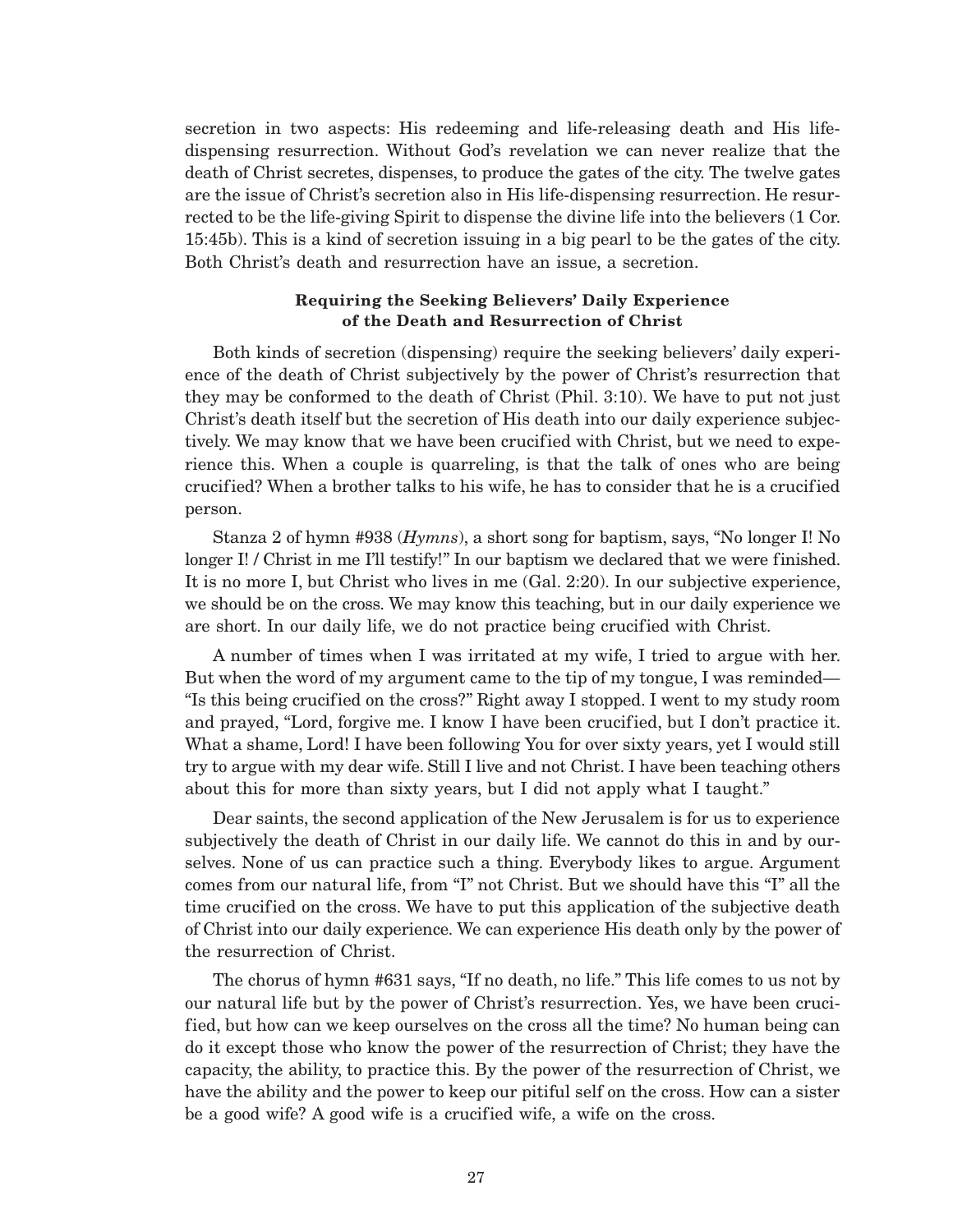We are required to remain on the cross under the crucifixion all the time. Sometimes I went to the Lord and said, "Lord, I cannot carry out this kind of Christian life. I thought that after I believed in You, You would do good things for me." The Lord answered, "Yes, I will do everything good for you, but you have to remain on the cross. As long as you live by yourself, I can do nothing for you. I can do something for you only if you remain on the cross." I said, "Lord, how can I do it? I have no power to do it." The Lord said, "I am in you, I am the resurrection, and I have the power to enable you to remain on the cross." Stanza 1 of hymn #631 says, "If I'd know Christ's risen power, / I must ever love the Cross." Life is Christ. If I am going to live Christ out, I have to remain on the cross to die there. This is the second application of the New Jerusalem. The New Jerusalem has twelve gates, and they should be applied to our daily life by our keeping ourselves crucified all the time in our daily experience that we could be conformed to Christ's death.

The believers also should seek the daily experience of the resurrection of Christ subjectively by the bountiful supply of the Spirit (the reality of resurrection) of Jesus Christ that they may be conformed to the image of the firstborn Son of God (Phil. 1:19; Rom. 8:29). We are required to do two things: to experience Christ's death subjectively in our daily walk and also to experience the power of resurrection in our daily walk. How can we experience Christ's death in our daily walk? By the power of resurrection. How can we experience Christ's resurrection in our daily walk? By the bountiful supply of the Spirit of Jesus Christ. The Spirit of Jesus Christ is the reality of His resurrection. By His resurrection we can experience His death. Then how can His resurrection be applied to us? His resurrection can be applied to us only by the bountiful supply of the Spirit of Jesus Christ. Now the Spirit is here. The Spirit of Jesus Christ is Christ Himself as the life-giving Spirit, who is the reality of the resurrection of Christ.

Christ's death can be experienced by us only through Christ's resurrection, and Christ's resurrection can be real to us only by the bountiful supply of the Spirit of Jesus Christ. Jesus Christ has become the life-giving Spirit, and He is within us. When we turn to our spirit, we meet Christ as the life-giving Spirit, who is the very reality of Christ's resurrection. It is by this Spirit that we experience Christ's resurrection. To experience Christ's resurrection is to contact the life-giving Spirit.

In order to apply this we have to remain in our spirit all the time to meet Christ as the Spirit, who is the reality of His resurrection. Then we have the power to remain on the cross. The application of the gates of the city is first to remain on the cross by the power of Christ's resurrection. Second, we have to apply Christ as the life-giving Spirit living in our spirit. We have to touch Him all the time. This is why the Bible tells us to pray unceasingly (1 Thes. 5:17). It is only through prayer that we can touch Christ in our spirit as the life-giving Spirit, the Spirit who is the reality of His resurrection.

When we practice the death of Christ, we will be conformed to His death, having the image of a dead person on the cross. When we touch the Spirit, we touch Christ in His resurrection, and this will conform us to the image of the glory of the firstborn Son of God. His death applied to us will conform us to the mold of His death,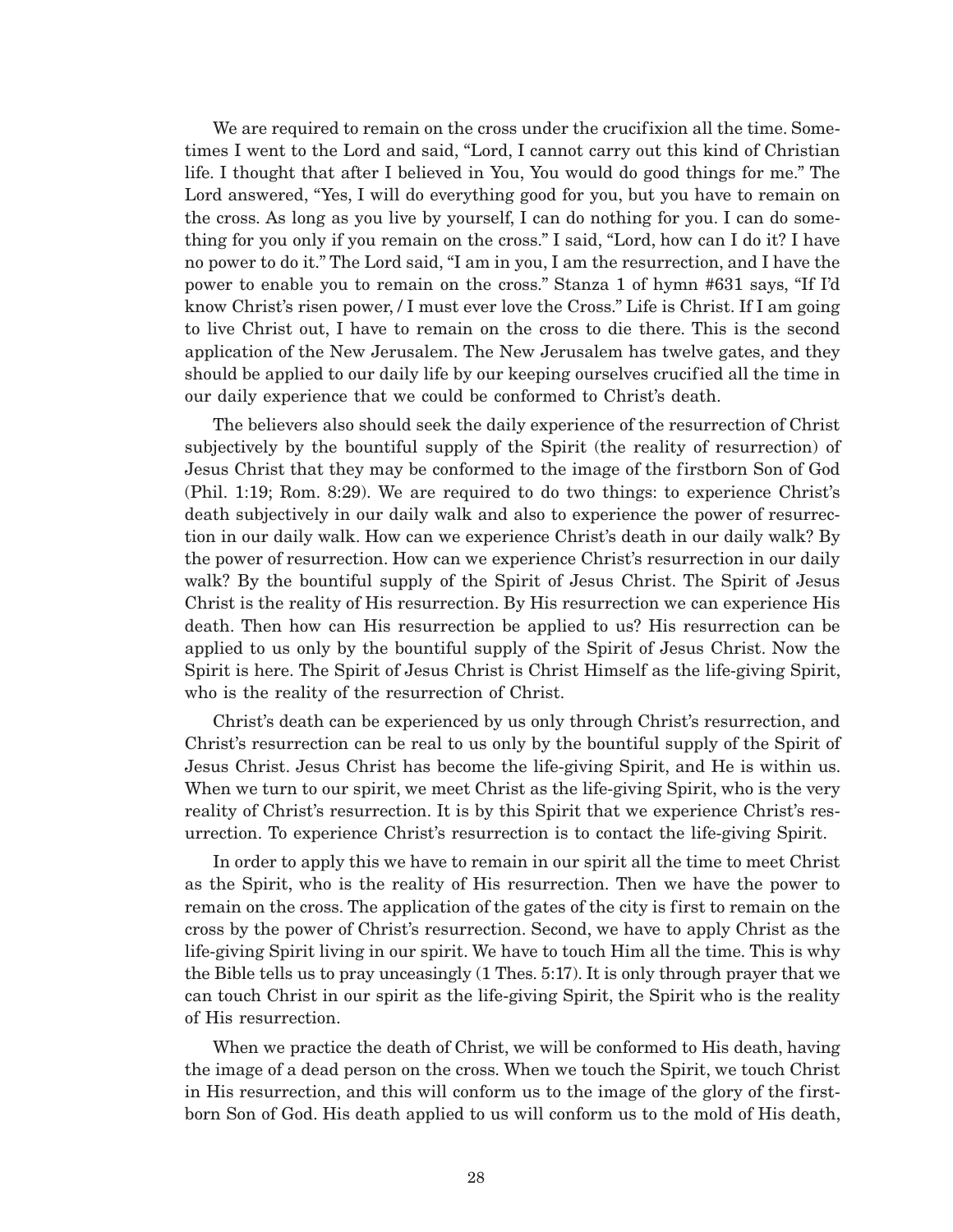and His Spirit in us will conform us into the glory of His image, the image of the firstborn Son of God. The first application of the New Jerusalem is for us to do everything based upon the divine nature. That is simple. But now we have an application in two aspects: the application of Christ's death and the application of Christ's resurrection as the life-giving Spirit. (*The Application of the Interpretation of the New Jerusalem to the Seeking Believers,* pp. 19-23)

#### **DELIVERED FROM THE SELF**

Song of Songs 2:14-15 portrays the lover's deliverance from the self by the cross of Christ.

#### **Overcaring for Her Spiritual Condition**

The attainment of the lover of Christ in her pursuing after Christ for satisfaction and rest results in a condition in which she overcares for her spiritual condition before Christ concerning whether or not she remains in the perfection she has attained. When I was young, after giving a good message, I could not forget about it. I would remain in it to enjoy it. Eventually, I would make it the standard for my upcoming messages. All the messages had to be as good as that one. This meant that I had attained to a certain condition and that I wanted to remain in it. When some of the sisters give a testimony in the meetings, they are looking for strong "amens" from the saints. One day a sister may give a wonderful word, and the saints may respond with strong "amens" and "hallelujahs." That makes the sister feel that she has been exalted to the third heaven. She would never forget this experience and would make it her standard because that became a condition to which she had attained.

This boasting produces the self. The self is produced by self-boasting, selfexaltation, and self-glorification. The more we boast of ourselves, the stronger our self becomes. Based upon our boasting, we exalt ourselves. Then we glorify ourselves. We may not admit this. Instead we may say, "I gave all the glory to God." But still we received the exaltation. Exaltation means glorification. To exalt God is to glorify Him. This shows that pride is the source of self.

#### **Falling into Introspection**

This causes her to fall into introspection, which becomes the seclusion as a wall that keeps her away from the presence of Christ (2:9). The Bible tells us to look away unto Jesus (Heb. 12:2), but introspection always directs us to look into ourselves. Introspection is an inward inspection of our inner condition. In our introspection we may ask, "Am I still perfect? Am I still so good in the eyes of God, or have I degraded a little bit?" Such introspection increases the self, resulting in a kind of seclusion as a wall to separate us from the presence of Christ.

Since we have this introspection, there is a wall built up between us and our Lord. We find that He is outside and we are within, and this discovery causes us to be more introspective. We may ask, "Why don't I have the Lord's presence? It seems that I am within the wall, and He is outside the wall. Why?" This becomes a cycle in which the self is growing and increasing. The self then becomes a prison to imprison us.

This kind of spiritual sickness is not experienced by the cold ones but by the ones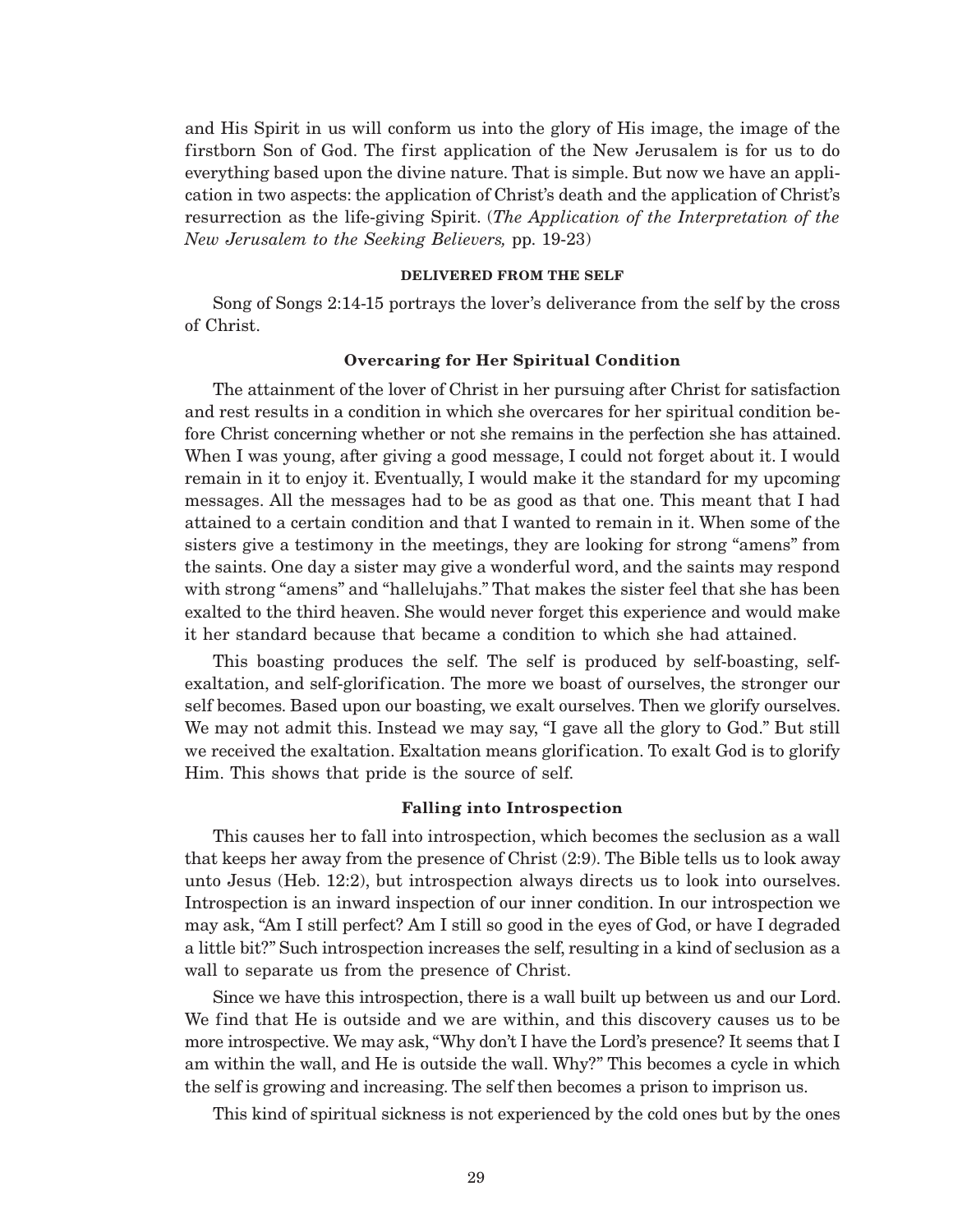who are burning for the Lord. The more burning for the Lord you are, the more your self may be built up. The more you pursue after the Lord, the more you attain to something, the more you may build up your self. Eventually, the self becomes a center. Your whole life with all of its details becomes centered on your self.

### **The "Little Foxes" Ruining the Flourishing Resurrection of Christ**

This peculiarity of introspection becomes one of the "little foxes" that ruin the flourishing resurrection of Christ in the churches (S. S. 2:15). Our peculiarity frustrates our experience of Christ's resurrection. A brother's peculiarity may be his quick temperament, which has been built up over many years. But every time we are willing to have our self with our peculiarity crucified, resurrection will follow. Resurrection is signified in 2:11-13 by the passing of winter, the ceasing of rain, the appearance of flowers, the time of singing, the voice of the turtledove, the fig tree ripening, and the vines blossoming and giving forth their fragrance. If we are unwilling to be crucified and we remain in our peculiarity, this "little fox" will destroy our experience of Christ's resurrection.

### **BY THE CROSS OF CHRIST**

### **Christ Coming as a Gazelle and a Young Hart, Showing Forth His Resurrection Power**

Hence, Christ comes as a gazelle leaping upon the mountains and as a young hart skipping upon the hills, showing forth His resurrection power over difficulties, to call her repeatedly to rise up from her down situation and come away to Him from that situation which separates her from Him (2:8-10, 13b). According to our condition and situation, we surely need to cross out our peculiarity. But to get into the cross and remain there is not easy. If you have a quick temperament and are with a slow person, some may advise you to exercise patience. But the more we exercise our own effort to cross out ourselves, the more Satan will come in to stir up our reasonings. This is related to spiritual warfare. In order to receive the crucifixion of Christ, to be put to death, we need the power of the resurrection of Christ (Phil. 3:10).

It is difficult for us to reach the cross (signified by the clefts of the rock and the covert of the precipice) and remain there. At this time Christ is seen by His lover as a gazelle leaping upon the mountains and as a young hart skipping upon the hills. The way to reach the covert of the precipice is rugged. To receive the crucifixion of Christ to put us to death is a rugged way, not easy to reach. Even after reaching this place, it is hard to stay there. Do we want to stay in the covert of the precipice? Do we want to stay in the clefts of the rock upon the high mountains? This is why we need the power of the resurrection of Christ. Philippians 3:10 says that we are to be conformed to His death by the power of His resurrection. Christ is a gazelle full of leaping power and a young hart full of skipping power. This is the power of resurrection. Our being crucified is not by our natural life or natural strength but by Christ's power of resurrection.

All the experiences of Christ are related to His death, His resurrection, and His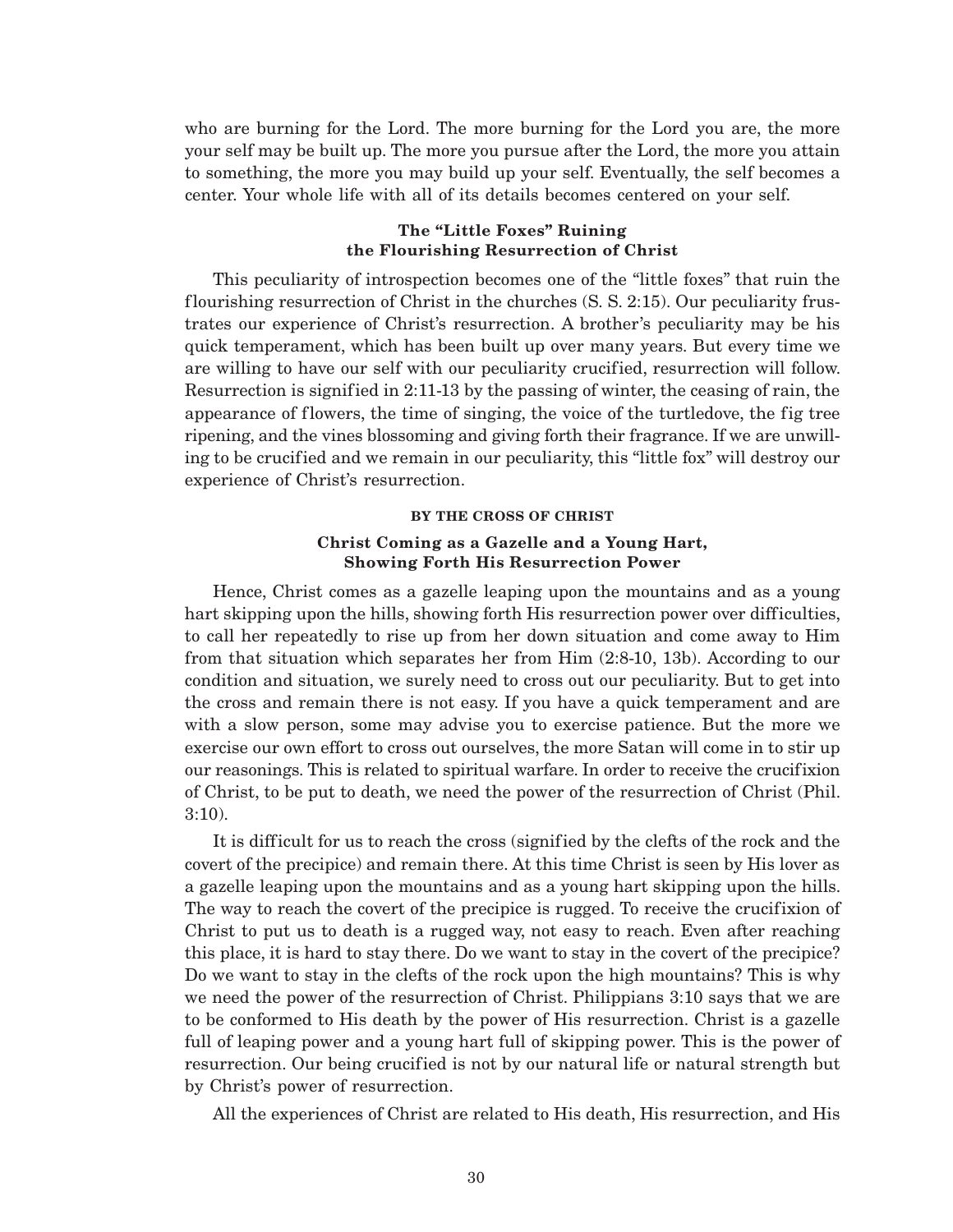Spirit. His death goes along with His resurrection, and His Spirit is the realization of His resurrection. In order to know the power of Christ's resurrection, we must learn to turn from our mind to our spirit continually (Rom. 8:6). When we turn to our spirit, we have nothing to do but pray. When we turn to our spirit and pray, immediately the Spirit is with us as the power of resurrection. Then as we take the cross, those around us may not know that we have been crucified and are in resurrection. This may cause us to sing, "Hallelujah, Christ is Victor!" When we enjoy the power of His resurrection, He is the Victor in our experience, and we are the conquerors. The way to experience Christ in His crucifixion by the power of His resurrection is by the Spirit Himself who is in our spirit. Romans 8:6 says, "The mind set on the flesh is death, but the mind set on the spirit is life and peace."

In order to experience Christ and to gain Christ, we need to know the allinclusiveness of Christ. We also need to know that we have a regenerated, human spirit and that today the Spirit of God has become the consummated, life-giving Spirit of Christ as the power of His resurrection. We must know these three things. Then we can experience Christ and gain Him.

### **Remaining in the Cross**

Christ wants His seeker to remain in the cross, that is, to stay in "the clefts of the rock" and in "the covert of the precipice" (S. S. 2:14a). Christ wants us to remain in the cross continually. The brothers need to be crossed out in their relationship with their wives. Christ wants us to remain in a crucified condition all the time. We may say that some of the things which come to us in our environment to trouble us are Satan's work, but they are also God's assignment. God's assignment is to put us to death. In the midst of our troubling environment, we must learn to turn our mind to our spirit to receive the strengthening of the Spirit as the power of resurrection.

Christ wants to see her countenance and hear her voice in the cross as the clefts of the rock and the covert of the precipice (2:14b). To stay in the cross is a hard matter, like getting into the clefts of the rock and the covert of the precipice by a rugged road. It could be only by the power of Christ's resurrection shown in the leaping of the gazelle upon the mountains and the skipping of the young hart upon the hills, not by her natural life. This is to "deny" herself as the Lord charges in Matthew 16:24. This is also to be conformed to the death of Christ by the power of His resurrection. It is only in this way that she can be delivered from her self, which frustrates her from experiencing Christ in resurrection.

God's salvation is to transform us, to make us a new man, a part of the new creation. We must be transformed through denying ourselves. To deny the self is to leave the self on the cross so that we can be renewed. Day after day by the crossing out we become newer and newer. Eventually, we mature to be a new man. This is the reason that God deals with us in the way of crucifixion. God's way is not to correct or improve us. God wants to re-create us through transformation, and this transformation is by our being crucified.

Previously, we have seen that we need to perfect others with gold, silver, and